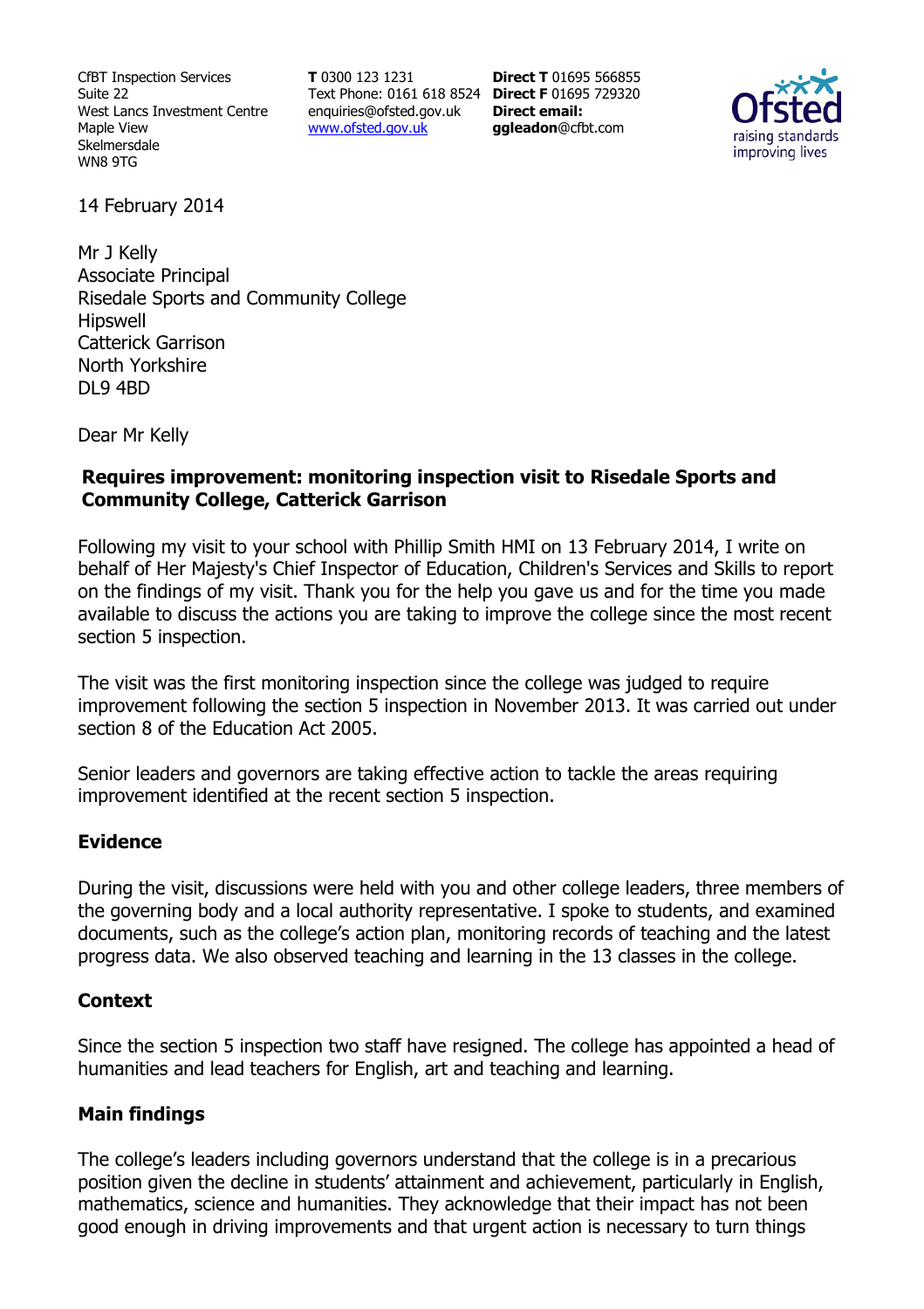

around. More recently they have taken some effective action to tackle the areas requiring improvement identified at the recent section 5 inspection. To this end, they have developed

an action plan and made adjustments to bolster curriculum provision, performance management and monitoring and evaluation procedures. The initial signs are that these actions are proving effective. Nevertheless, the college is at the wrong end of the getting to good spectrum and it will take a tremendous and sustained effort to turn things around by the time of the next section 5 inspection.

The latest college data indicates that students' attainment will rise in 2014 in terms of the proportion of students gaining five A\*-C grades at GCSE including English and mathematics, and the proportions of students reaching and exceeding expected levels of progress in English and mathematics. The picture in Key Stage 3 is less clear although the college assert progress is also good here, although inspectors were not provided with any robust data to verify this.

While leaders believe that teaching is mainly good throughout the college progress data in several subjects including the key subjects of English, mathematics and science, over time does not readily support this view. During the inspection, some effective teaching was observed in a range of subjects including English, humanities and mathematics. Teachers were encouraging students to develop their speaking skills and extend the complexity of their vocabulary. There was an emphasis on work that was practically-oriented and this heightened students' engagement as they were more actively involved in their own learning. Some good examples of evaluative marking and feedback were also seen. But, there is too much inconsistency in practice across and within year groups which needs eliminating.

Leaders have taken some decisive action to remove subjects that have not provided good value for money and make compulsory, subjects that students have enjoyed and in which they have achieved relatively well in over time. A renewed focus on literacy development is evident and more time is given to the teaching of English and mathematics in Key Stage 4.

Attendance is improving and persistent absence levels are falling as a result of effective management strategies and the higher profile now given to the importance of good attendance. Similarly, the volume of behaviour incidents and fixed-term exclusions are also dwindling as students show their increasing satisfaction with the curriculum offer and improving teaching.

Time will tell whether the slump in results in 2013 was a blip or the start of something more endemic. In any case, leaders are acutely aware the college must improve, and fast, given that its overall effectiveness has twice been grade 3 and in 2013 it fell below the government's minimum standards for students' attainment and progress. Leaders must also ensure that the improvement strategies that are showing some initial signs of success become embedded and are sustained and those aspects that are lagging recover swiftly.

Performance management is more robust with a higher degree of accountability apparent. Monitoring and evaluation is more regular and more sharply-focused on evidence of impact.

The governing body articulate a strong desire to support the college's improvement and now know that the college has a real fight on its hands to get to good by the time of the next section 5 inspection. Minutes of meetings show that governors are: receiving a raft of